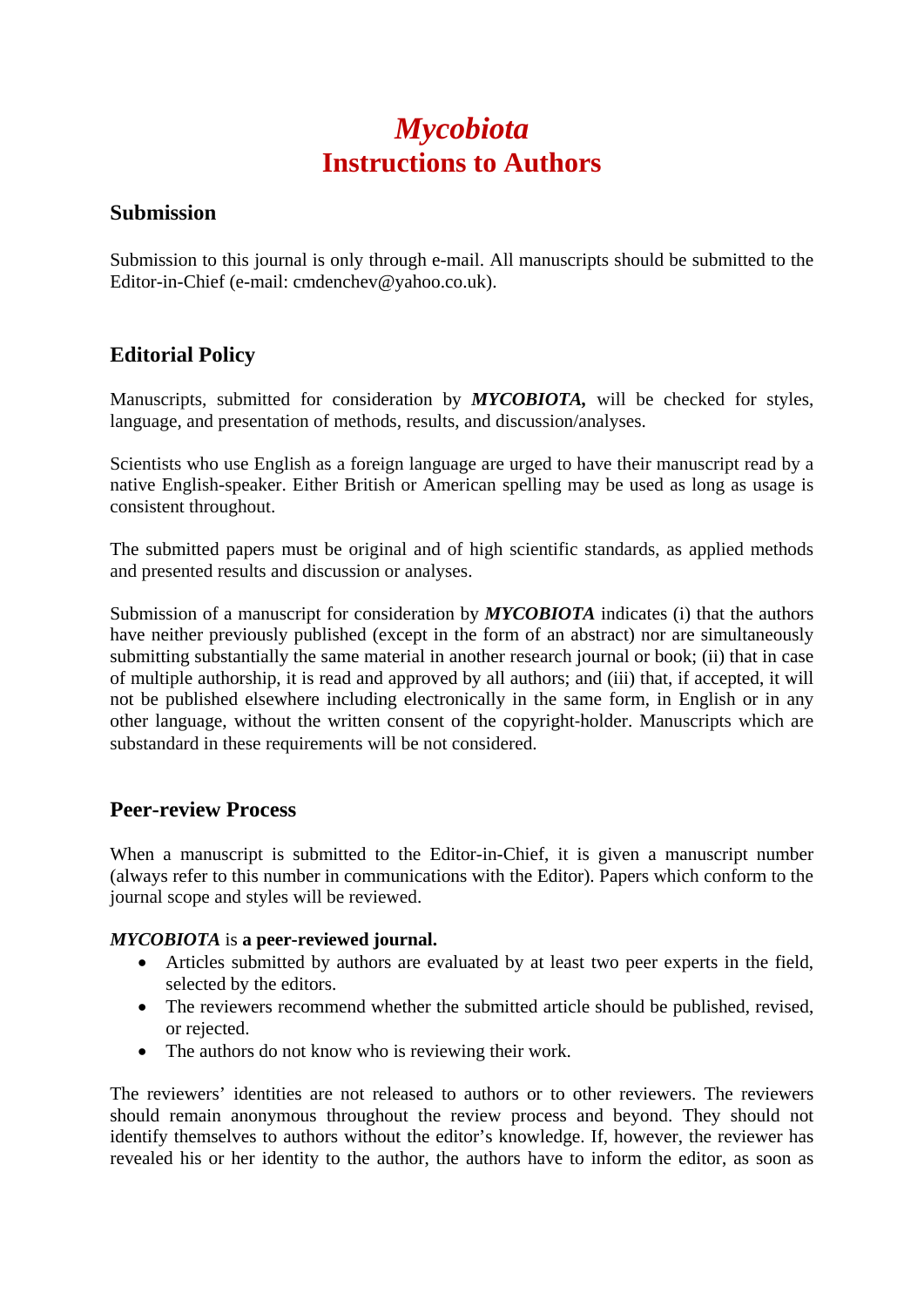possible. Conversely, the Editorial Board does not accept attempts by authors to reveal the reviewers and/or to confront them.

Based on the reviewers' recommendations, the editors make a decision from among several possibilities:

- publication as it stands;
- publication with minor corrections;
- publication with major amendments;
- rejection.

After this process, the corresponding author will be informed about acceptance of the manuscript. If the manuscript is acceptable, the corresponding author possibly will be asked to answer some questions of the referees. The revised manuscript, figures, and/or tables, returned to the corresponding author if modifications are necessary, should be revised and sent back to the Editor-in-Chief **within two months;** otherwise, the manuscript will be considered to have been withdrawn.

The Editors reserve the right to edit manuscripts for clarity of expression and to conform to the journal style.

# **Proofs, PDF-file, Reprints, Publication**

The corresponding author will receive **proofs** once. Please read the proofs and send them back **within 10 days** after receipt. Changes in proofs, other than typographical errors, will be at the author's cost.

On the publication date, the corresponding author will receive **a free of charge PDF-file** (**for personal use only**).

**Reprints** can be ordered when the corrected proof is returned; they will be billed at cost.

Articles will be published in the approximate order of their acceptance. The **accepted date** will be the day when the Editor-in-Chief has judged it to be publishable after the completion of the reviewing process.

*MYCOBIOTA* is committed to rapid editorial decisions and publication.

# **Copyright**

*MYCOBIOTA* is an electronic journal*.* Unless otherwise noted, the Publisher, MYCOBIOTA*,* holds the copyright on all materials published in *MYCOBIOTA.*

Subscribers may view, download, and/or print *MYCOBIOTA* articles for the purposes of research or teaching.

Individuals may not redistribute, sell, modify or create a derivative work of any *MYCOBIOTA*  content, without prior, express written permission of the Publisher.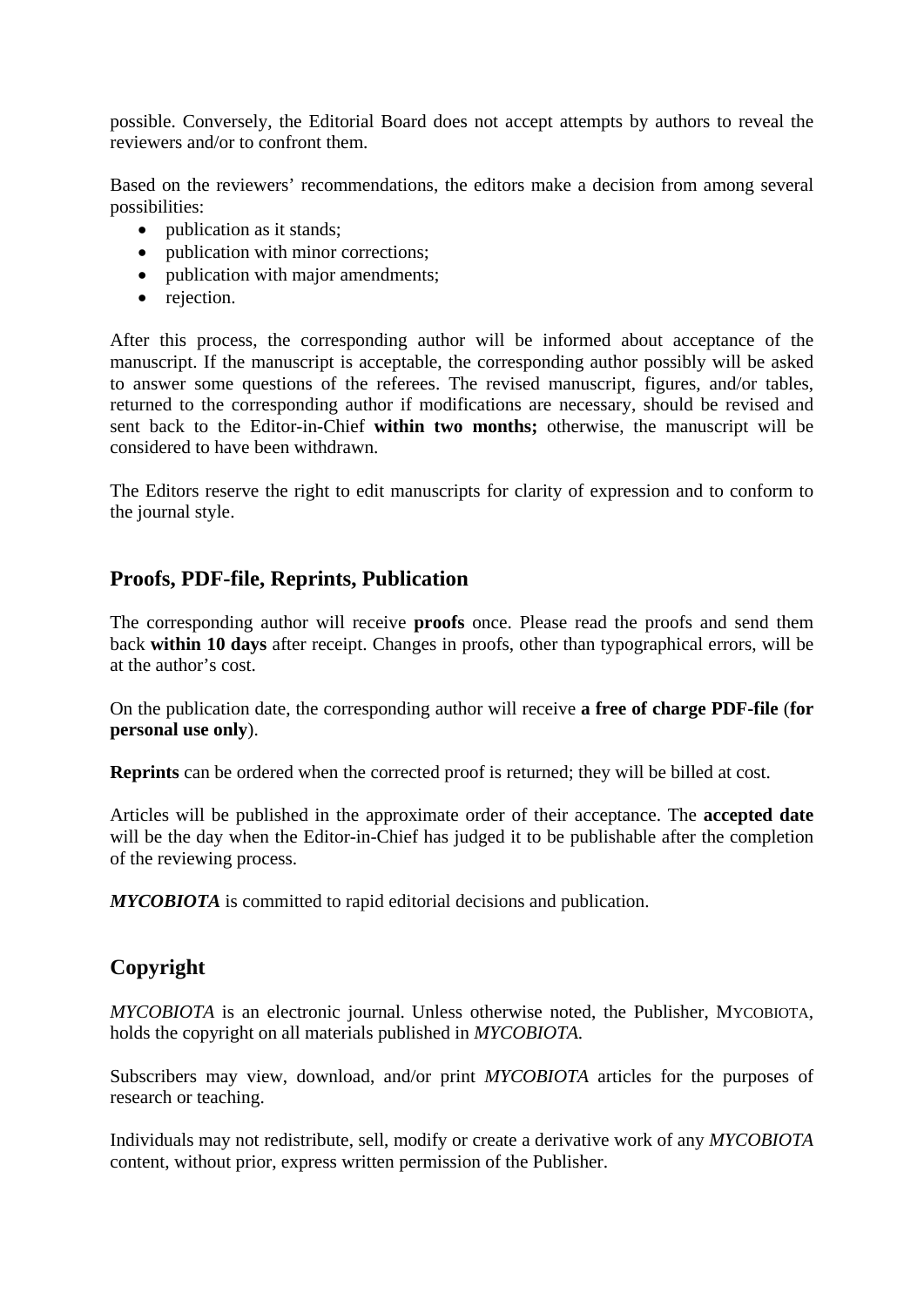The PDFs of the authors, who has paid a fee for an open access publishing option, will be post on the Journal website to be available for free download to all internet users immediately after publication. They may be freely viewed, downloaded, and/or printed for the purposes of research or teaching.

Authors are NOT PERMITTED to post their submitted work online (e.g., in institutional repositories or on personal websites) prior to or during the submission process, as it may lead to nomenclatural problems arising.

Small text quotations borrowed from another paper are placed in quotes and cited.

If there is material owned by a third party, it is extremely important that the authors identify the copyright holder and secure permission to use each piece of the third party content in their papers that they, themselves, did not create. The third-party material is non-textual in nature (e.g., figures, tables, graphs, photographs, simulations, clips). The corresponding author must deliver to the Publisher, MYCOBIOTA*,* documentation of the permission he receives. Please do not assume that, since the third party material is found on the Internet, it is freely available to be used.

# **Manuscript Preparation**

- 1. Manuscripts for MONOGRAPHS and FULL LENGTH ARTICLES should include the following items in this order:
- Title of the paper;
- Name(s) of the author(s):
- Address(es) of the author(s) (when more than one, indicate authors' addresses with superscript numbers);
- Corresponding author's name, address, e-mail address;
- Abstract not exceeding 250 words;
- $\blacksquare$  Key words;
- $\blacksquare$  Main text:
- References:
- $\blacksquare$  Figures;
- $\blacksquare$  Figure legends;
- $\blacksquare$  Table(s), including title(s);
- Notes to the Editor-in-Chief.
- 2. Manuscripts for NOTES and BRIEF ARTICLES should include items for full length articles, but primary headings such as 'Introduction', 'Results', 'Discussion', etc. should be omitted, and the abstract should not exceed 150 words.
- 3. Submit your manuscript, incl. tables and figures, as **electronic files** and sent them as attachment files through e-mail. The electronic file of the text should be created with *Microsoft Word.*
- 4. All parts of the manuscript should be prepared using **1.5 lines line spacing** (30 lines per page) with **margins of 2.5 cm.** All text must be in **Times New Roman** or **Arial 12p size fonts** and left aligned (not justified) so that the right margin is uneven. Primary headings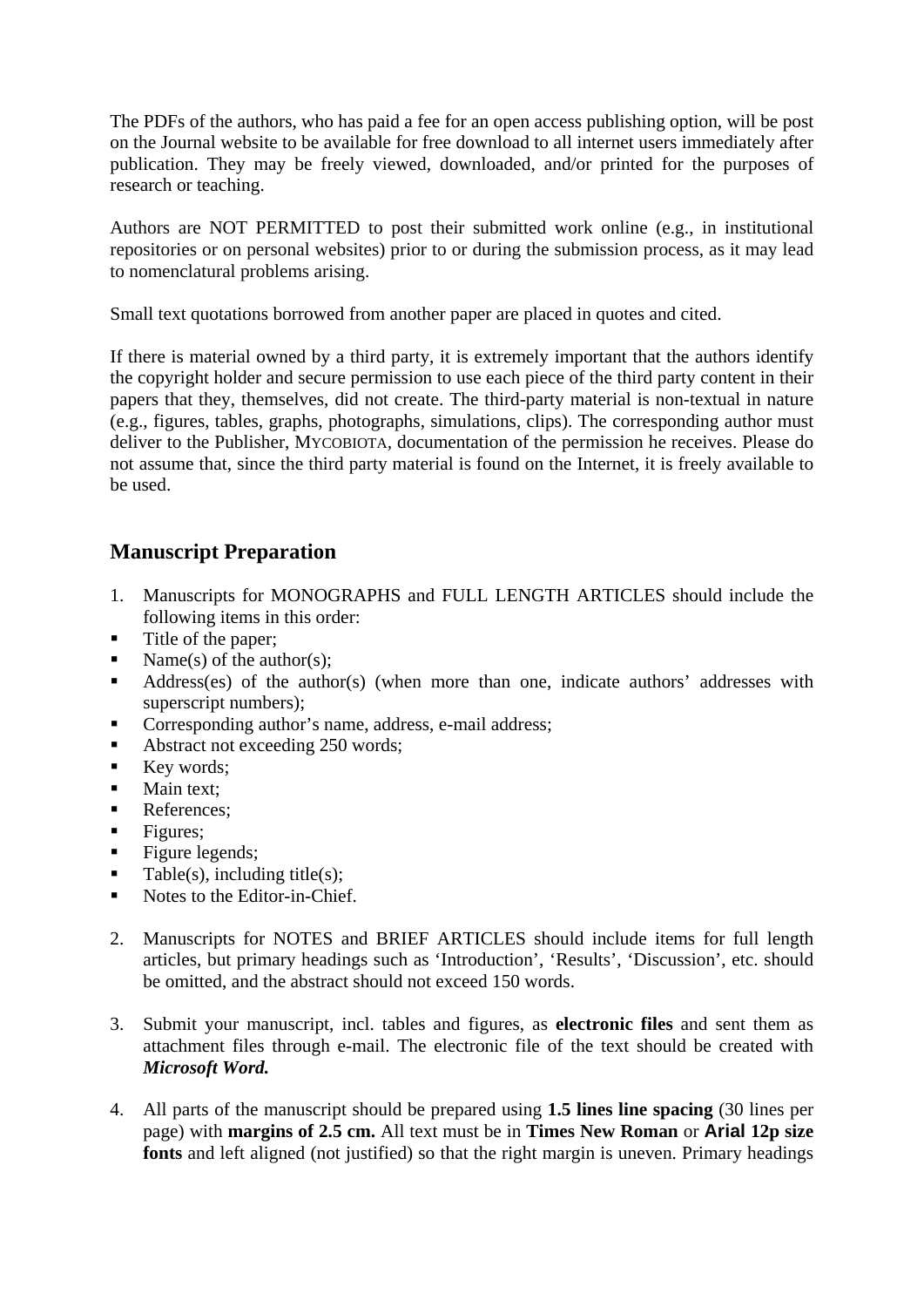should be flush left. Number all pages in the top right margin. Line numbers should be inserted.

- 5. **Title.** The title should be as short and informative as possible. Write the title in **bold**, and capitalize only the first word and the proper nouns. Use *italics* for all names of fungi, plants, and animals. Omit names of authors of taxa except when necessary to avoid uncertainty. Only the affiliation to families or orders should be mentioned in the title. When the article is part of a series, a number should be added to the title, and reference to the series or to a previous article should be made.
- 6. **Abstract.** The abstract should be written as a single paragraph starting with the word '**Abstract.**' (in bold). Do not use any abbreviations, and do not include authorities for taxa (unless they are necessary to distinguish homonyms). All new taxa, new combinations and new synonyms must be recorded in the abstract.
- 7. **Key words.** List in alphabetical order no more than 8 words or phrases. Identify by the phrase '**Key words:**' (note: in bold) beginning at the left margin.
- 8. **Main text.** The material must generally be divided into the following sections, although exceptions and additions might be necessary as some papers are not best presented in this form: **Introduction**, **Materials and methods**, **Results**, **Discussion** (or **Results and discussion**), **Acknowledgements.** Other headings, such as **Taxonomy, Taxonomic treatment, Enumeration of the species,** etc., as well as secondary headings may be used if necessary for clarity of text organization. Write all main headings **in bold.** The secondary headings must be *in italic.* Vernacular names, e.g., a basidiomycete, several ascomycetes, the agarics, both gasteromycetes, etc., should not start with a capital letter. All tables and illustrations must be referred to in the text in the order presented.
- 9. **Materials and methods.** All methods and materials should be described in detail, or references to published materials and/or methods should be provided. Modifications of published methods should be described. Add the list of used non-standard abbreviations in an alphabetical manner.
- 10. **Acknowledgements.** They should be brief and should precede the references. The source of any financial support received for the work being published must be included in this section.

#### 11. **References.**

- All references in the text, except the cases mentioned below, must also be listed under 'References' and vice versa.
- Only published papers or those being accepted for publication should be included. Accepted but not yet published ones are listed with the mention 'In press' after the author(s) name(s), when the year is not yet known, or after the journal title, when the date is known. Manuscripts which were submitted but not yet accepted have to be mentioned only in the text with the addition of '(subm.)' or '(unpubl.)'. Personal information provided by anybody should be avoided except in some critical cases where this information may be cited **only in the text** as 'A.B. Johnson (pers. comm.)' or '(A.B. Johnson, pers. comm.)' regardless whether provided orally or in a letter. Citation of abstracts of meetings should be avoided except only in critical cases and only if they are published in an abstract book with Publisher and City indicated. This kind of information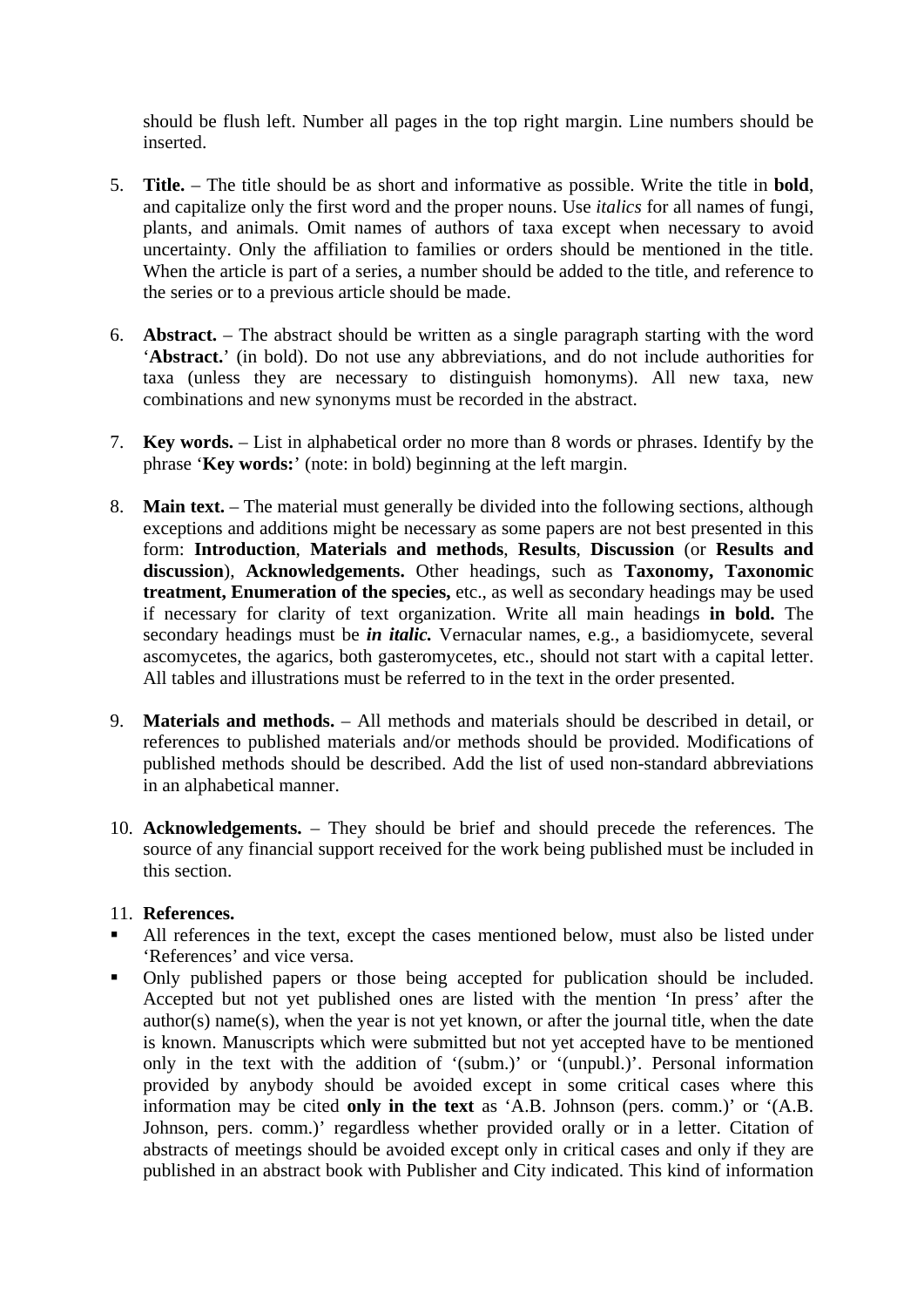may be cited in the text as 'Johnson (2011, abstr.)' or '(Johnson 2011, abstr.)', and added to the reference list.

- References in the text should be cited **in chronological** not in alphabetical order (e.g., AuthorD 1999; AuthorB 2006, 2010; AuthorA & AuthorB 2007; AuthorC et al. 2009). Single author: Johnson (2009) or (Johnson 2009), two authors: Johnson & Ricker (2010) or (Johnson & Ricker 2010), more than two authors: Johnson et al. (2008) or (Johnson et al. 2008). Several references by the same author/s published in the same year: Johnson (2010a, b) or (Johnson 2010a, b).
- Where it is desirable to refer to a particular page, a colon is used: Johnson (2011: 44) or (Johnson 2011: 44).
- The titles of the periodicals **must not be abbreviated,** provide the full titles.
- Titles of papers in languages other than English, French, German, Spanish, and Italian should be translated into English and surrounded by square brackets […]. In addition, the original language should be indicated at the end of the reference, such as (In Chinese).
- **Place DOI numbers at the end of every cited reference already listed in CrossRef.** Not all references have numbers.
- Examples of citations used in *MYCOBIOTA* are given below. The references included in the list should match in all respects the examples below.

# **References**

#### **(i) Articles in journals and monograph series:**

Author, A. 2011. Title of article. – Journal 16: 112–121.

- Author, A. & Author, L. 2010. Title of article. Journal 15: 222–234.
- Author, A. & Author, M. 2009. [Title of article]. Journal 14: 155–168. (In Russian)
- Author, A., Author, D. & Author, E. 2010. Title of article. Journal 15: 14–16.
- Author, A., Author, C. & Author, D. 2011. Title of article. Journal 16: 16–18.
- Author, A., Author, B. & Author, C. 2012a. Title of article. Journal 17: 10–24.
- Author, A., Author, B. & Author, C. 2012b. Title of article. Journal 17: 104–116.
- Author, D.E. 1959. Title of a monograph. Beiträge zur Kryptogamenflora der Schweiz 12: 1–1407.

Author, F. 1897. Title of article. – Journal 21(3): 33–44 + Pls II–IV.

- Author, G. 2013. Title of article. Journal 18. In press.
- Author, H. In press. Title of article. Mycobiota.

# **(ii) Article in a journal with a DOI (Digital Object Identifier) reference:**

Author, A., Author, Z. & Author, C. 2012. Title of article. – Journal 24: 44–52. doi: 10.xxxx/...............

#### **(iii) Article online, with a DOI reference:**

Author, A. & Author, C. 2012. Title of article. – Journal 17: e24. doi: 10.xxxx/..............................

# **(iv) Books – full citations:**

Author, A.A. & Author, B. 2011. Title of book. Publisher, City. Author, B.D. 2010. Title of book. Vol. 1. Publisher, City. Author, D. 2011. Title of book.  $2<sup>nd</sup>$  edn. Publisher, City. Editor, B.F. & Editor, A. (eds) 1991–2002. Title of book. Vols 1–5. Publisher, City.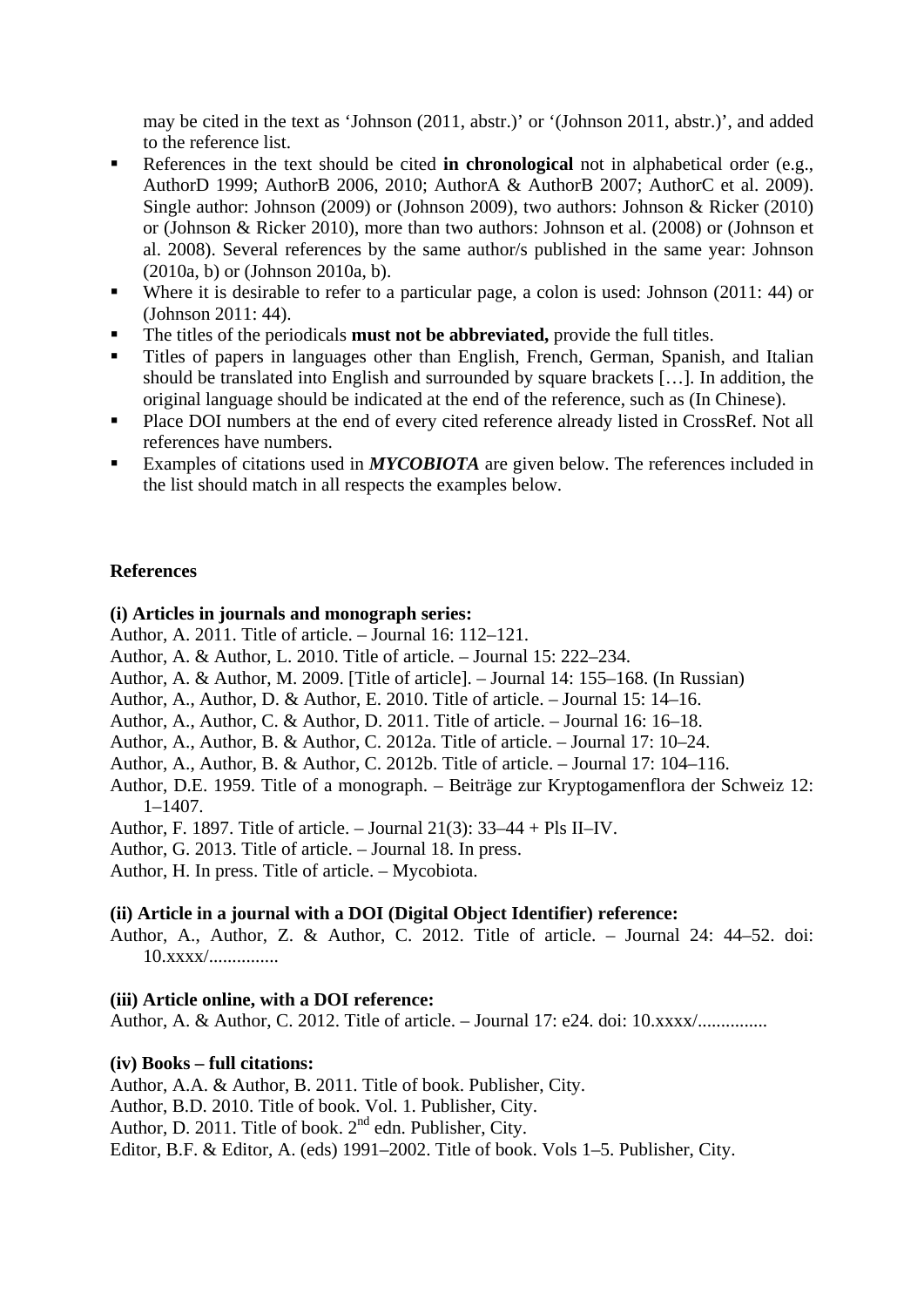#### **(v) Books – part citations:**

Author, A.A. & Author, B.E. 2011. Title of book, pp. 311–422. Publisher, City. Editor, B.D. (ed.) 2010. Title of book. Vol. 2. Pp. 101–132. Publisher, City.

#### **(vi) Books – chapters:**

- Author, A. & Author, D. 2012. Title of chapter. In: A. Editor & B. Editor (eds). Title of book. Vol. 2. Pp. 22–44. Publisher, City.
- Author, D. & Author, A. 2011. Title of chapter. In: B. Editor & A. Editor (eds). Title of book. 2nd edn. Pp. 444–555. Publisher, City.
- Author, E.G. 2011. Title of chapter. In: L.M. Editor (ed.). Title of book, pp. 122–188. Publisher, City.

#### **(vii) Proceedings of an international congress or symposium:**

- Author, A. & Author, B. 2011. Title of article. In: A.B. Editor (ed.). Title of congress or symposium, city/town, date. Pp. 45–50. Publisher, City.
- Author, B. 2010. [Title of article]. In: A.B. Editor (ed.). [Title of congress or symposium], city/town, date. Pp. 55–64. Publisher, City. (In Chinese)

or

- Author, B. 2010. [Title of article]. In: A.B. Editor (ed.). Title of congress or symposium, city/town, date. Pp. 55–64. Publisher, City. (In Chinese)
- **(viii) Abstracts of an international congress or symposium** (as exception, see the remark in Art. 11):

Author, A.D. & Author, B. 2011. Title of abstract. – In: A.B. Editor & F.G. Editor (eds). Title of Abstracts of congress or symposium, city/town, date. P. 44. Publisher, City.

#### **(ix) Thesis:**

Author, A. 2011. Title of thesis. PhD thesis. University/Institute, City.

12. **Tables.** – Tables should be prepared in a separate file and numbered with Arabic numerals (e.g. **Table 1.** ...) in the order in which they are cited in the text as '(Table 1)'. They must have brief, concise titles and legends that will make the general meaning of the table comprehensible. The titles should be placed at the top of the tables. Explanatory footnotes may be placed below the table, written with **superscript lowercase letters** (not Arabic numerals). **Omit vertical separation lines.** The maximum size of a full page table is  $13.5 \times 19.5$  cm. All abbreviations must be explained in the legends. Distinguish between a nil result (0 or –, in contrast to +) and missing result (NA or blank space) (NA  $=$  not available).

#### 13. **Illustrations.**

- Prepare as many figures as necessary for the best demonstration of the results or descriptions.
- Figures are acceptable in one of the following **formats: psd** [Photoshop + layers] 300 dpi, **tiff** 300 dpi, **jpeg** 300 dpi, maximum quality; for drawings 600–1200 dpi.
- Designate all illustrations (photographs, graphs, diagrams, line drawings) as figures (abbreviations: Fig., Figs) and numbered with Arabic numerals. Cite in the text as 'Fig. 1', 'Figs 2, 3' or 'Figs 1–3'. A plate of drawings or photographs may be treated as one figure (separate parts of this figure may be identified by **lower case letters** for each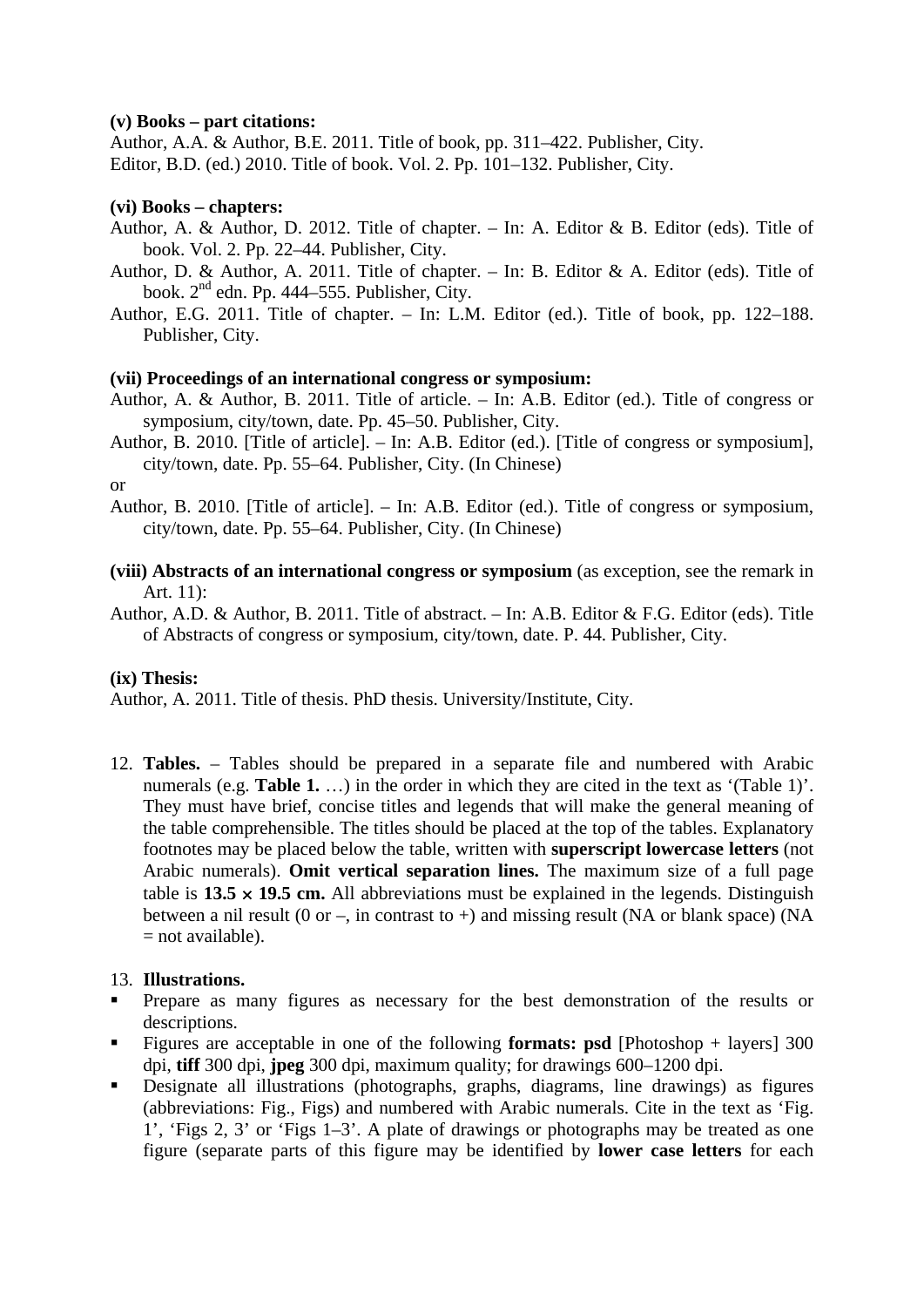element which must be cited in the text as 'Fig. 1a') or as several figures with each figure numbered consecutively.

- All figures should have a legend. The legends of all figures in the article should be written consecutively **on a separate page,** at the end of the manuscript.
- Figures must be submitted as electronic files. Submit all figures in their final size. The maximum size of a full page figure is  $13.5 \times 19.5$  cm, including space for the legend (in filling a page to the full depth, space should be left for the legend).
- Actual sizes in line drawings should be indicated by bars drawn on the figures. Photographs should include a scale line. For all figures the bar scale is given in the legend, not on the figure. Do not write magnifications such as  $\times$ 4, or  $\times$ 1250, in the figure caption. The Publisher reserves the right to reduce or enlarge some figures.
- Any signs and letters in the illustration must be large enough to be read without any problems. Hand-written signs and letters are not accepted.
- Figures for reproduction in colour are acceptable.

#### 14. **Scientific names.**

- The names of all taxa must be written in *italics.*
- Authority names of all fungal taxa must be cited when used the first time. Abbreviations of the authority names should follow Kirk & Ansell (1992) or http://www.indexfungorum.org/Names/AuthorsOfFungalNames.asp. A generic name followed by a specific epithet should be written in full at first mention; subsequently it may be abbreviated to its capitalised initial letter, provided that no ambiguity results.
- In the lists of synonyms, abbreviations of the names of journals should follow *Botanico-Periodicum-Huntianum* or http://kiki.huh.harvard.edu/databases/publication\_index.html.
- When citing author names of plants, they should be properly abbreviated according to The International Plant Names Index (http://www.ipni.org/ipni/authorsearchpage.do).

# 15. **Symbols, abbreviations, values, measurements.**

- Insert diacritical marks and symbols (e.g., ä, á,  $\mu$ ,  $\times$ ,  $\equiv$ ,  $\geq$ ) via the 'symbols' menu.
- Use regular font for abbreviations derived from the Latin or Greek (for example: ca, et al., i.e., e.g., op. cit., s. str.).
- In general, the measurements should be given in units recommended by the International Unit System (SI) metric system, except for 'liter' (and its abbreviation) and 'ml'. When non-SI units are used, they must be adequately explained to avoid ambiguity. Italicize only absorbency (*A*) and gravitational acceleration (*g*). The plural forms of abbreviated units should not be formed by adding '-s'. Use always a space to separate figures given from the units measured (e.g. '5  $\mu$ m' not '5 $\mu$ m', '24 °C', not '24°C'), except some abbreviations for numbers, i.e. 'K' and 'M' (e.g.,  $2K = 2000$ ).
- The most important unit abbreviations are the following:
- o length nm,  $\mu$ m, mm, cm, m
- $o$  mass pg, ng, μg, mg, g, kg
- o amount of substance nmol, μmol, mmol, mol
- o molar concentration μM, mM, M
- $\sigma$  area mm<sup>2</sup>, cm<sup>2</sup>, m<sup>2</sup>
- o volume  $\mu$ l, ml, l, cm<sup>3</sup>, m<sup>3</sup>
- o time s, min, h (the time of day should be given in terms of the 24 h clock (e.g. 14.00 h not 2.0 p.m.)
- $\circ$  temperature °C, K
- $\circ$  light J, lx, lm, W
- o molecular weight Da, kDa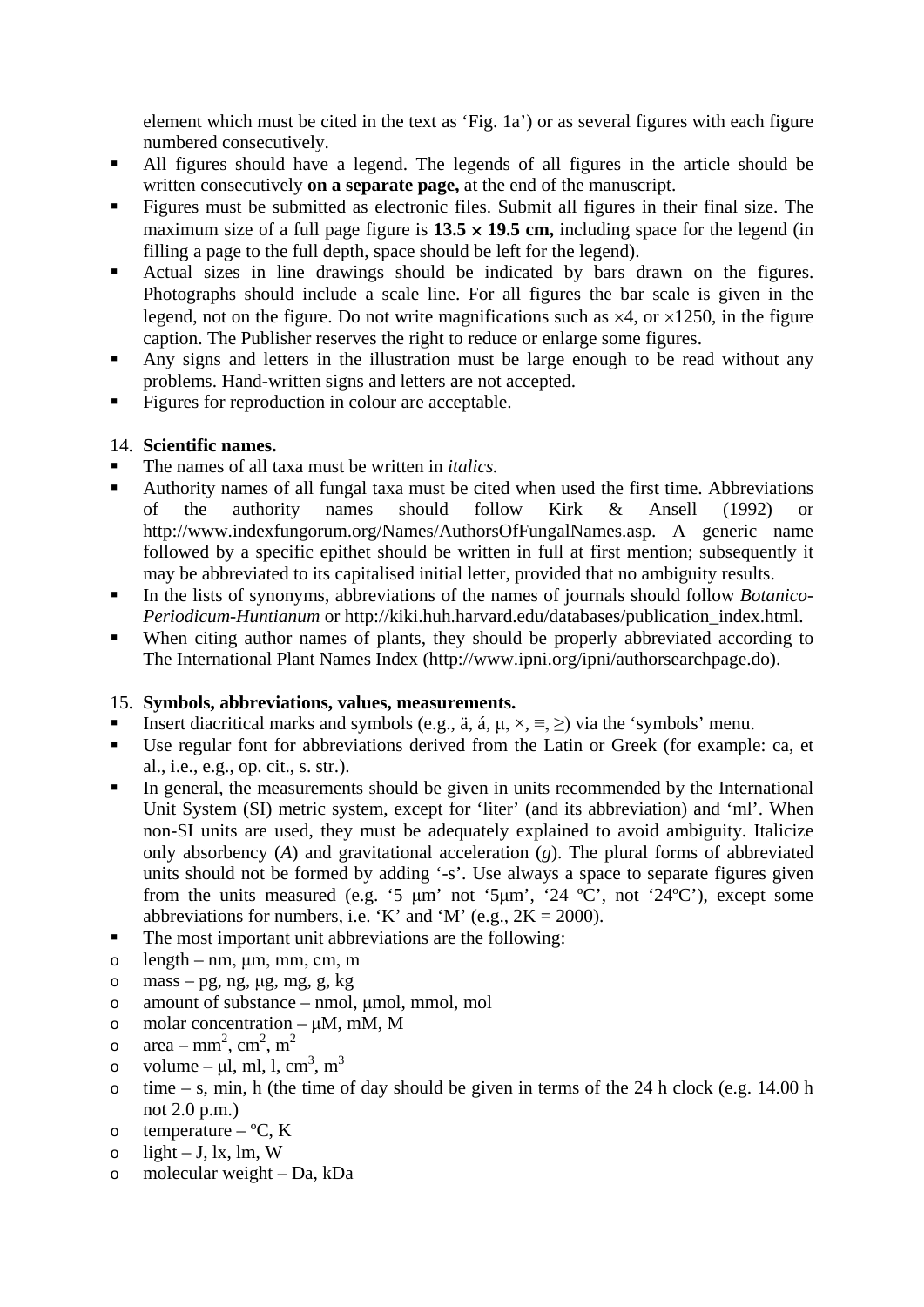- Other commonly used abbreviations and contractions which may be used in manuscripts without definition are the following:
- o about ca (*circa*)
- o altitude, elevation above sea level alt.
- o approximately approx.
- o at the place cited l.c. (*loco citato*)
- $\circ$  average av.
- $\circ$  boiling point b.p.
- o calculated calc.
- o coefficient coeff.
- o combination, new *comb. nov.* (*combinatio nova*)
- o compare cf. (*confer*)
- o concentrated conc.
- o concentracion concn.
- o constant const.
- o Correlation coefficient *r*
- $\circ$  cultivar(s) cv. (cvs)
- o cultivated cult. (*cultis*)
- o degrees of freedom D.F.
- o deoxyribonucleic acid DNA
- o diameter diam
- $\circ$  district distr.
- $\circ$  dry weight DW
- o edition edn
- $\circ$  editor(s) ed. (eds)
- o *et alia* et al.
- $\circ$  Figure(s) Fig. (Figs)
- o for example e.g. (*exempli gratia*)
- o forma (as taxonomic category) f.
- $\circ$  fresh weight FW
- o (of) gardens hort. (*hortorum*)
- o genus, new *gen. nov.*
- o Greenwich Mean Time GMT
- o herbarium herb.
- $\circ$  height ht
- o hydrogen ion, minus log concentration pH (plural pH values)
- o in a broad sense s. lat. (*sensu lato*)
- o in correspondence in litt. (*in litteris*)
- o in a narrow sense s. str. (*sensu stricto*)
- o in the work cited op. cit. (*opere citato*)
- o Internal transcribed spacer ITS
- o light microscope LM
- $\circ$  log to base  $10 \log$
- $\circ$  log to base e (natural log) ln
- o maximum max.
- o maximum velocity  $V_{\text{max}}$
- o messenger ribonucleic acid mRNA
- o Michaelis constant  $K<sub>m</sub>$
- $\circ$  million M
- o million years Myr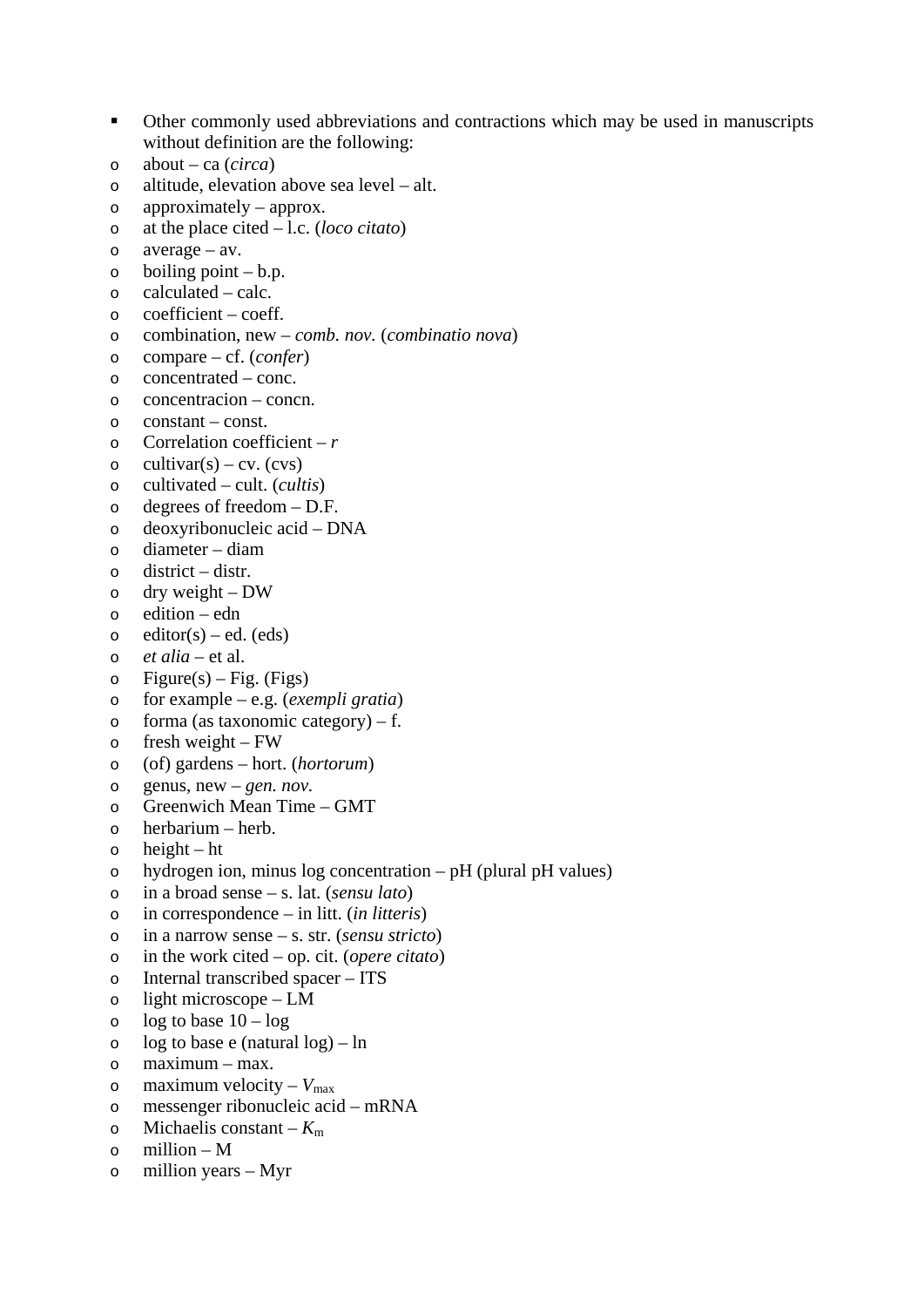- $\circ$  minimum min.
- o minute min
- o molecular weight mol. wt
- o name, new *nom. nov.*
- o nicotinamide adenosine dinucleotide NAD
- o not seen n.v. (*non visus*)
- o number no. (*numero*)
- o observed obs.
- $o$  page, pages p., pp.
- $\circ$  per cent %
- $\circ$  preparation prep.
- o radius r
- o ribonucleic acid RNA
- o ribosomal ribonucleic acid rRNA
- o scanning electron microscopy SEM
- $\circ$  special form f. sp.
- $\circ$  species sp., spp. (plural)
- o species, new *sp. nov.*
- o standard deviation SD
- o standard error of mean SEM
- o subspecies subsp., subspp. (plural)
- o that is i.e. (*id est*)
- $\circ$  thousand K
- o temperature temp.
- o transmission electron microscopy TEM
- $\circ$  variety var.
- $\circ$  volume(s) vol. (vols)
- $\circ$  weight wt
- **Enzyme nomenclature has to refer to international standards.**
- 16. **Dates.** Names of months are given in full in the main text in the form: 1 January 2010. The names of months in dates included either in lists of specimens examined or in Tables should be abbreviated to the first three letters (e.g., Jan, Feb, Mar, Jun).

#### 17. **Numbers and measurements.**

- For decimal values a point and not a comma is used, e.g. '3.5' not '3,5'.
- Numbers of up to four digits should be spelt like  $758$  or 4579, but those of five or more like 57 894 or 256 000. Never use commas within numbers.
- **Measurements of structures should be recorded as length by width (or diameter). Authors** are encouraged to give the measurement in this form:  $(8-12-18(-23) \times 6-8(-10) \text{ µm}$  (n  $=$  50)' where the figures within parentheses are the extreme ranges, and  $n = 50$  is the number of measured objects. Indicate mean values, standard deviation, etc. separately.
- **•** Decimal values for percentages in the case of large structure are mostly valueless and should be rounded up or down to the appropriate, significant figures: 56.84 % to 56.8 %.
- 18. **Keys.** Dichotomous keys are preferred. Complex of features should be segregated by a semicolon, e.g. characteristics of ascomata; of ascospores; of hyphae; etc.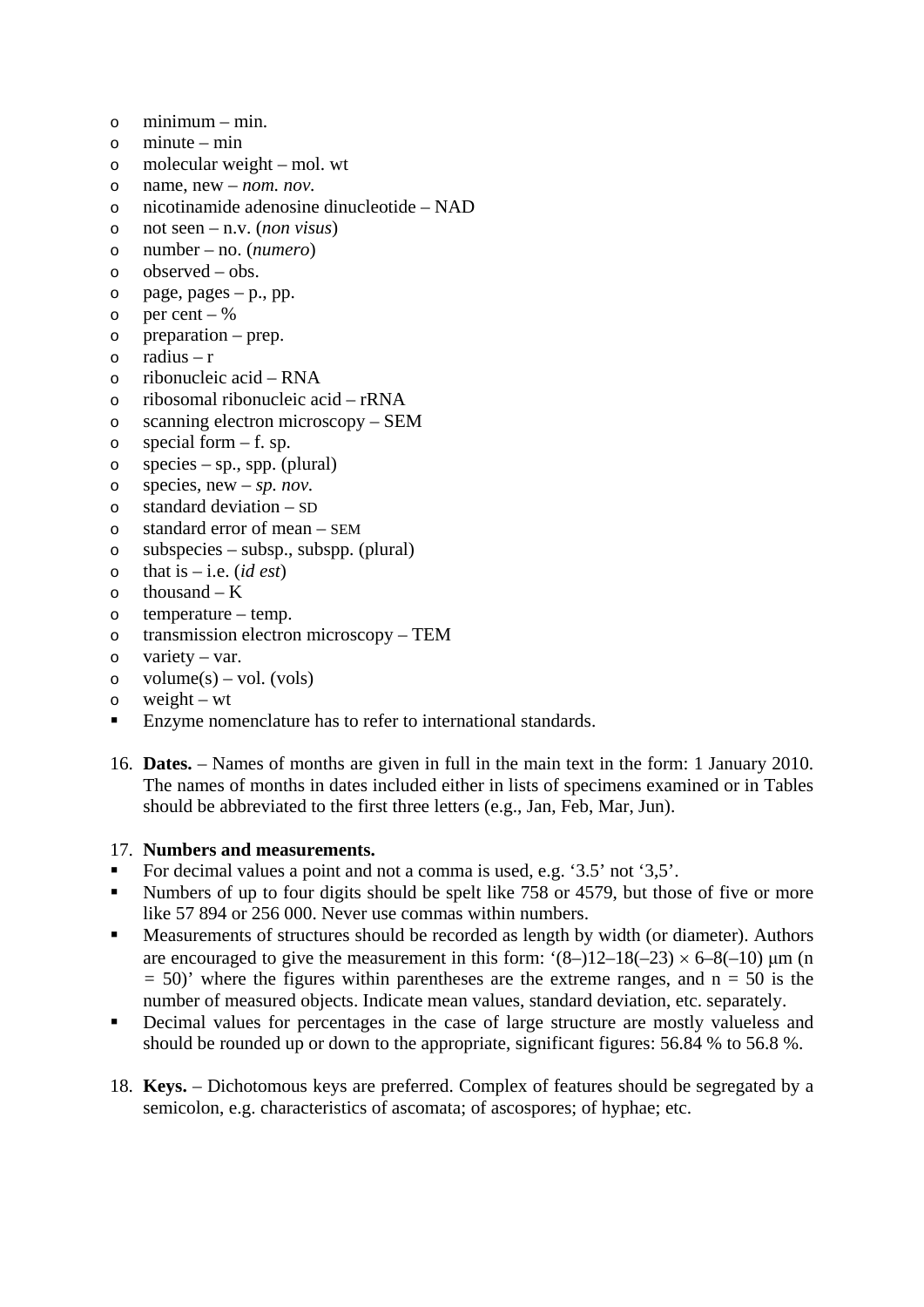# 19. **Description of new taxa.**

- Before describing a new taxon **consult the** *International Code of Nomenclature for algae, fungi, and plants* (*Melbourne Code*).
- Publication of all new fungal names (incl. names of organisms treated as fungi) requires the citation of a unique identifier issued by a recognized repository (e.g. MycoBank, http://www.mycobank.org/).
- The type specimens of new taxa must be deposited in public herbaria where they are permanently preserved and accessible to other researchers. The herbaria must be cited by their official acronyms, as given in *Index Herbariorum* (http:// http://sweetgum.nybg.org/ih/).
- The symbol ≡ should be used to indicate a homotypic (also called a nomenclatural) synonym, which is a synonym based on the same type. The symbol  $=$  should be used to indicate a heterotypic (also called a taxonomic) synonym, which is a synonym based on a different type.
- For publication of a new combination, the basionym must be cited with a clear and direct reference to its place of valid publication (journal title and volume or book title, page where protologue begins, and date).
	- ≡ *Genus epithet* Author, Journal 24: 121, 2004 (basionym).
- All new taxa, new combinations, and new synonyms must be recorded in the abstract.
- 20. **Citing collections.** Lists of studied collections must be arranged geographically or alphabetically with respect to countries. Where available, map coordinates, elevation, and collection number should be included. Standard recommended abbreviations for herbaria must be used. The following are examples of a complete citation:

*Specimen examined* — On **Substratum: COUNTRY,** STATE/PROVINCE, city/town, locality, map coordinates, elevation, date (e.g., 23 Jul 2011), collector, collector number (herbarium acronym and specimen number).

or

*Specimen examined:* **COUNTRY,** STATE/PROVINCE: city/town, locality, map coordinates, elevation, **Substratum,** date (e.g., 23 Jul 2011), collector, collector number (herbarium acronym and specimen number).

21. **Molecular sequence data.** – Molecular sequence data must be deposited in a molecular sequence repository (EMBL, http://www.ebi.ac.uk; GenBank, http://www.ncbi.nlm.nih.gov/Genbank/, etc.) and the accession numbers must be cited in the paper. Authors are also expected to deposit sequence alignments in TreeBASE (http://www.treebase.org/) or other public databases.

# 22. **Punctuation.**

- Use regular font for abbreviations derived from the Latin or Greek (for example: ca, et al., i.e., e.g., op. cit., s. str.).
- Do not end any heading with a full stop.
- A punctuation mark (e.g., comma, full stop) takes the same face as the word immediately before it (exceptions are the cases of parentheses, square brackets, quotation marks, em– dashes), i.e., if a word before a comma, colon, or full stop is in italic, the respective punctuation mark must be also in italic.
- With the exception of the sanctioning colon (e.g., Fr. : Fr.), no space stands between a 'single' punctuation mark and the preceding text.